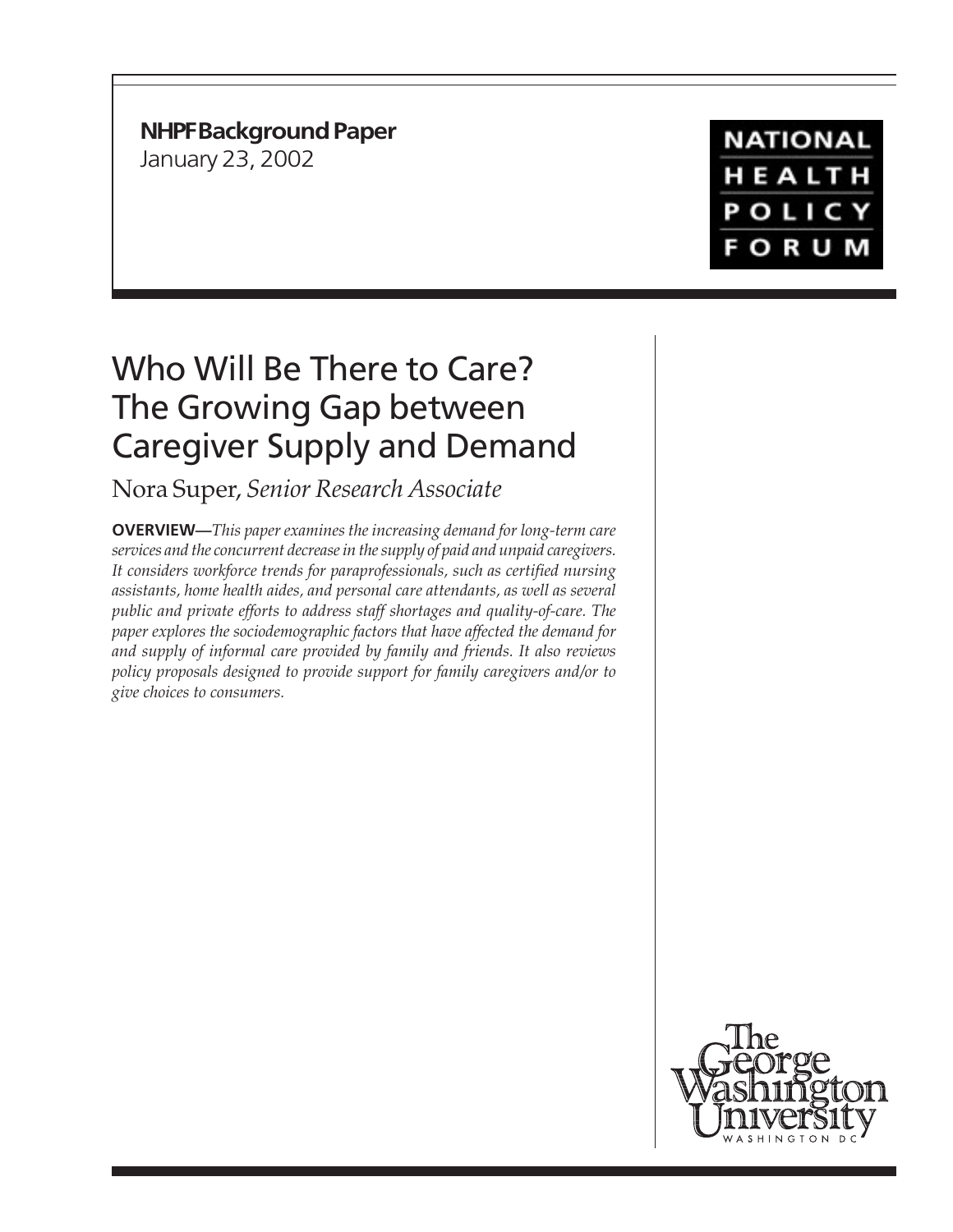# Who Will Be There to Care? The Growing Gap between Caregiver Supply and Demand

The numbers are dramatic. When the baby boom generation begins reaching retirement age in 2010, the number of older Americans will swell. The Census Bureau projects that by 2030 there will be about 70 million Americans aged 65 and older, more than twice their number in 1995. By 2040, one of out of every five Americans will be over 65, and every state will have at least as high a proportion of elderly as Florida has now. The number of "old old," aged 85 and older, is projected to triple or quadruple.

An older population will mean more people with health and personal care needs and greater use of health and long-term care services. As individuals age, their need increases for assistance with activities of daily living (ADLs), such as walking or dressing, and instrumental activities of daily living (IADLs), such as grocery shopping and money management. Currently, more than 40 percent of people over age 70 have at least one ADL or IADL limitation. Such demands are expected to grow significantly as the number of elderly increases. If the current rate of activity limitation stays the same, the number of elderly with activity limitations will more than double, from 8.5 million to 21 million by 2030. By 2050, over 25 million elderly will be limited in their activities and need assistance.<sup>1</sup>

At the very time the demand for long-term care services is increasing, the traditional supply of both paid caregivers and unpaid caregivers is shrinking. The majority of current long-term care workers (that is, home health aides, certified nursing assistants, and personal care attendants) are women between the ages of 25 and 54. While the population aged 85 and older is the fastest growing age group in the United States, the number of women aged 25 to 54 is expected to remain relatively unchanged from 2000 to 2030. Demographic data show a widening gap between the number of people likely to need care and the number of people who are most likely to provide the care. Beginning in 2025, the number of persons aged 65 and older will exceed the number of women aged 25-54 (Figure 1, page 3). Moreover, due to greater opportunities for education and workforce participation by women over the past four decades, fewer new workers are entering the long-term care workforce. In the past, women had many fewer avenues of employment; today, work opportunities less difficult and better-paying than long-term care are abundant.

These sociodemographic factors have affected the availability of informal caregivers as well. More women are working outside the home, **National Health Policy Forum** 2131 K Street NW, Suite 500 Washington DC 20037

202/872-1390 202/862-9837 [fax] nhpf@gwu.org [e-mail] www.nhpf.org [web]

**Judith Miller Jones** *Director*

**Judith D. Moore** *Co-Director*

**Michele Black** *Publications Director*

NHPF is a nonpartisan education and information exchange for federal health policymakers.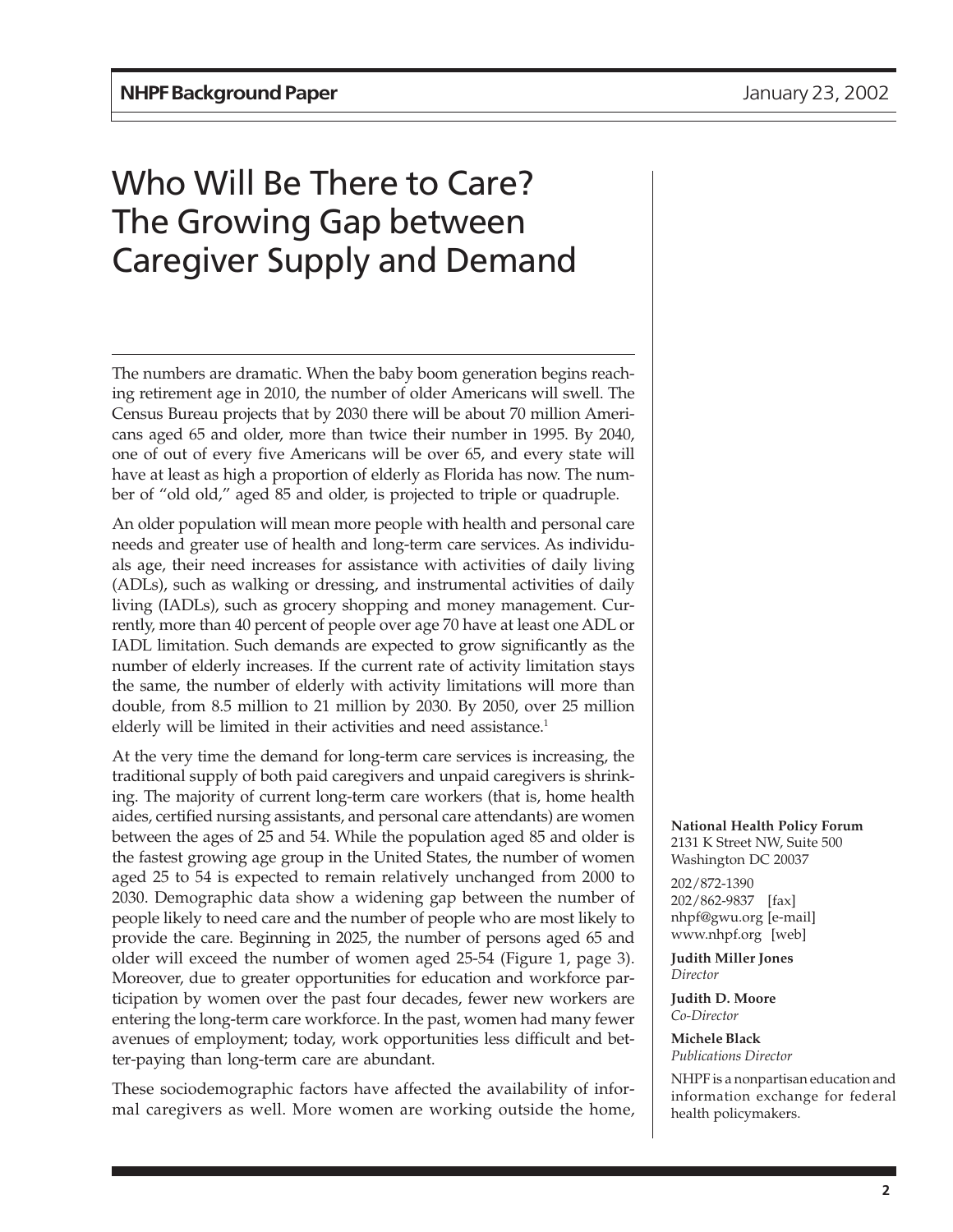making them less available to care for family members in need of assistance. Marriage and reproductive trends, such as an increased number of childless couples, smaller family sizes, and higher divorce rates, have also decreased the pool of potential family caregivers. According to the National Family Caregivers Association, the number of potential family caregivers for each person needing care will decrease from 11 in 1990 to an estimated 4 by  $2050.<sup>2</sup>$ 

#### **FORMAL VERSUS INFORMAL CARE**

In contrast to more medically oriented services,



*Source: U.S. Census Bureau, National Population Projections, Summary Files, "Total Population by Age, Sex, Race, and Hispanic Origin."*

most long-term care is unpaid or informal assistance provided by family and friends. Although the use of paid care is growing, the vast majority (76 percent) of caregivers are unpaid. Family members comprise more than 70 percent of caregivers of elderly with activity limitations. Adult children constitute the largest proportion of caregivers (42 percent), followed by spouses (25 percent).<sup>3</sup> Assistance provided to elderly or disabled persons by friends or relatives may range from bill payment, transportation for medical appointments, and assistance with dressing to more complex personal care, such as administering medications or treatment plans. The proportion of long-term care users who reported using only informal care dropped from 51 percent in 1984 to 40 percent in 1994, while the proportion who reported using institutional care increased from approximately 26 percent to 30 percent during the same time period.<sup>4</sup> A significant proportion of those using informal care also use formal care as a supplement.

Most paid or formal caregivers are paraprofessional workers—certified nursing assistants (C.N.A.s) in the nursing home or home care workers who deliver the largest share of the primarily low-tech personal care and assistance with managing daily life. Outside of acute care settings, paraprofessional workers are responsible for 70 to 90 percent of direct care to the elderly.<sup>5</sup>

The overwhelming majority of formal and informal caregivers are women. According to the most recent national survey of informal caregivers for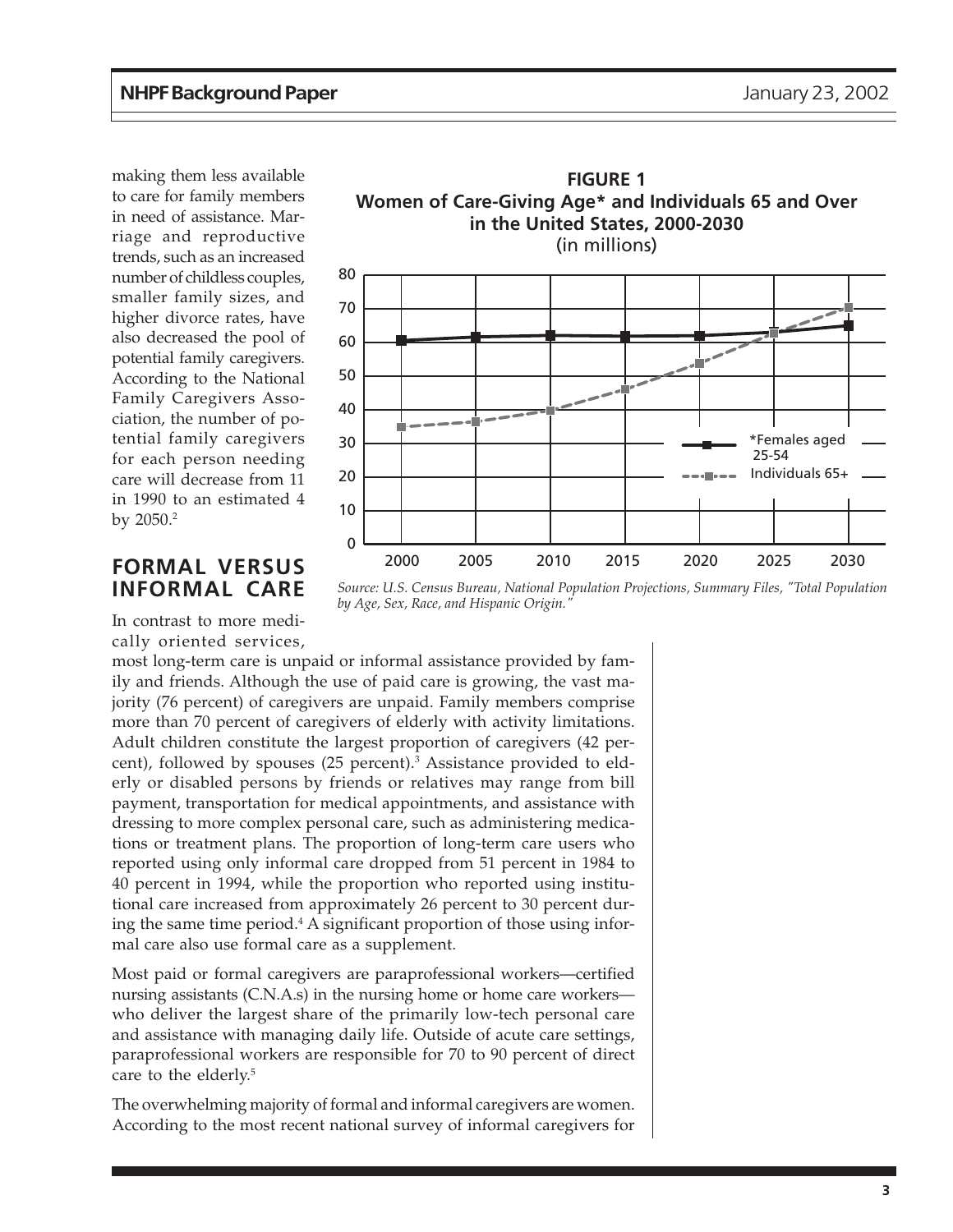the elderly, more than 75 percent of primary caregivers are female and their average age is 60. Recent studies show that nearly 90 percent of nursing home aides, 96 percent of home health aides employed by agencies, and virtually 100 percent of self-employed home health aides are female.<sup>6</sup>

## **DEMAND FOR PAID CAREGIVERS**

With the aging of the population and corresponding increase in potential long-term care users, the demand for long-term care workers will sharply increase. In addition, the expansion of care delivery settings—such as home health care and community-based care—has increased the job opportunities available and the demand for these workers. Medical advances have permitted people with chronic illnesses and disabilities to live longer and to more often receive care in their homes or other community-based settings. Moreover, increased funding for inhome and community-based services, particularly by Medicare and Medicaid, has contributed to increased demand for nurse aide services.

The Bureau of Labor Statistics (BLS) projects that, through 2008, home health and personal care aides will be among the fastest-growing occupations in the nation. According to analysis by the U.S. General Accounting Office (GAO), between 1988 and 1998, nurse aide employment increased 40 percent, more than twice the rate of growth of the overall workforce. BLS projects that these trends will continue into the next decade. From 1998 to 2008, the overall number of nurse aide jobs is projected to grow an additional 36 percent—from 2.1 million to 2.9 million jobs—compared to an expected 14 percent increase in all jobs (Figure 2). Nurse aides working in home health are expected to be in even greater demand, with job growth projected to increase 58 percent, from 746,000 in 1998 to 1.2 million in 2008.7

Even today, nursing homes and other long-term care providers are experiencing severe shortages of nursing aides. Annual turnover rates in nursing homes are very high, in some cases exceeding 100 percent. In 1998, a survey sponsored by the American Health Care Association of 12 nursing home chains found 94 percent turnover of nurse aide positions. A recent national study of home health care agencies identified a 28 percent turnover rate among aides in 2000, up from 19 percent in 1994.<sup>8</sup> High turnover can contribute to both increased costs to the facility and significant problems with quality of care.



*\* Includes nurse aides, orderlies, and attendants, as well as personal care and home health aides.*

*Source: U.S. General Accounting Office analysis of data from Bureau of Labor Statistics, U.S. Department of Labor, Monthly Labor Review.*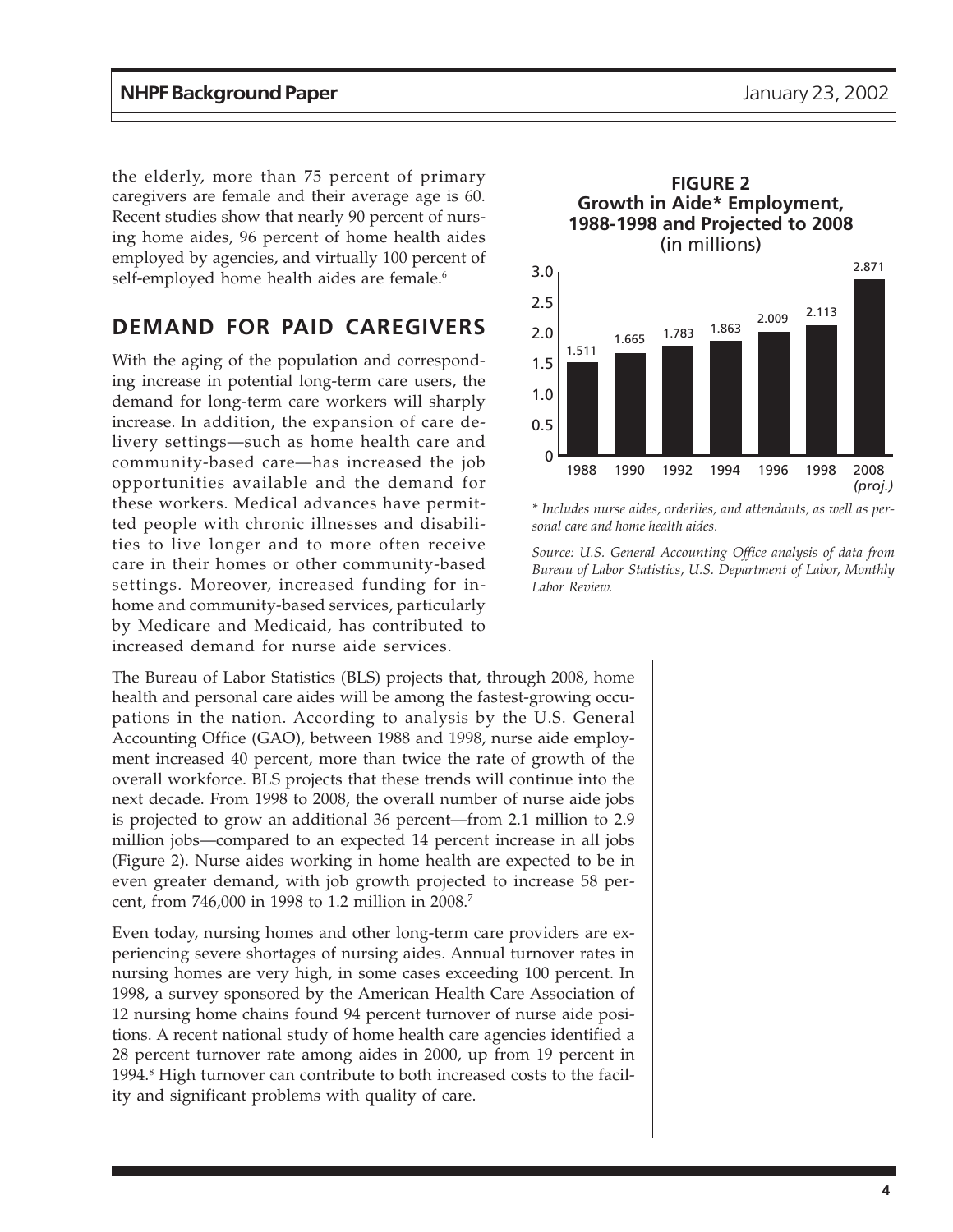### **SUPPLY OF PAID CAREGIVERS**

Nationwide, there were approximately 2.2 million nurse aides employed in 1999, most of whom worked in nursing homes, hospitals, or home health care. Nearly 90 percent of nurse aides working in nursing homes and home health care were women, and more than 40 percent were minorities. A significant percentage lived below the poverty line, with estimates ranging from 18 to 28 percent. The pool of likely entry-level workers—women in the civilian workforce within the age range of 25 to 44—is projected to decline, after three decades of significant expansion.<sup>9</sup> Thus, the labor supply of future workers will be profoundly different from what the longterm care system has experienced over the past 30 years.

Long-term care paraprofessionals are paid workers who provide direct and front-line care, primarily assistance with ADLs and IADLs. To become a paraprofessional, only the most rudimentary education, such as basic reading and writing skills, is typically required. Federal law requires that nurse aides who provide care in federally certified nursing homes and home health agencies complete a minimum of 75 hours of training and pass a competency evaluation within four months of employment. Approximately half of the states require more than 75 hours of training, with several requiring over 120 hours.<sup>10</sup> Federal law also requires states to maintain a registry of all C.N.A.s working in nursing homes who have passed their competency evaluations, but there is no such requirement for C.N.A.s working in home health. A variety of factors contribute to recruitment and retention problems for paraprofessionals, including low wages, few benefits, and difficult working conditions.

#### **Wages and Benefits**

Most paraprofessionals are poorly paid and few receive employee benefits. According to GAO, in 1999, the national average hourly wage for aides working in nursing homes was \$8.29 compared to \$9.22 for service workers and \$15.29 for all workers. For aides working in home health care agencies, the average hourly wage was \$8.67; for aides working in hospitals, it was \$8.94. Moreover, the work in home-care settings is often unpredictable and part-time. Since home-care clients' needs frequently change and the Medicare program has changed reimbursement methods, home care agencies report that they have difficulty providing steady, full-time work.

Like most service workers, aides in nursing homes and home health care are less likely to have employer-provided health insurance or pension coverage than workers in general. According to GAO's analysis of the Census Bureau's Current Population Survey data, 25 percent of aides in nursing homes and 32 percent of aides in home health care are uninsured compared to 16 percent of all workers. A survey of Los Angeles County In-Home Supportive Services Providers found that nearly half  $(45$  percent) of home care aides were uninsured.<sup>11</sup> Since most of the

#### **What Are ADLs & IADLs?**

■ **ADLs** *(activities of daily living)* —Elemental activities, such as eating, dressing, ambulating, toileting, and hygiene, that are required at a minimum for individuals to care for themselves in a limited environment**.**

■ **IADLs** *(instrumental activities of daily living)—*Higher-level activities, such as shopping, housework, accounting, food preparation, and transportation, necessary to function in a community.

*Source: Mayo Clinic*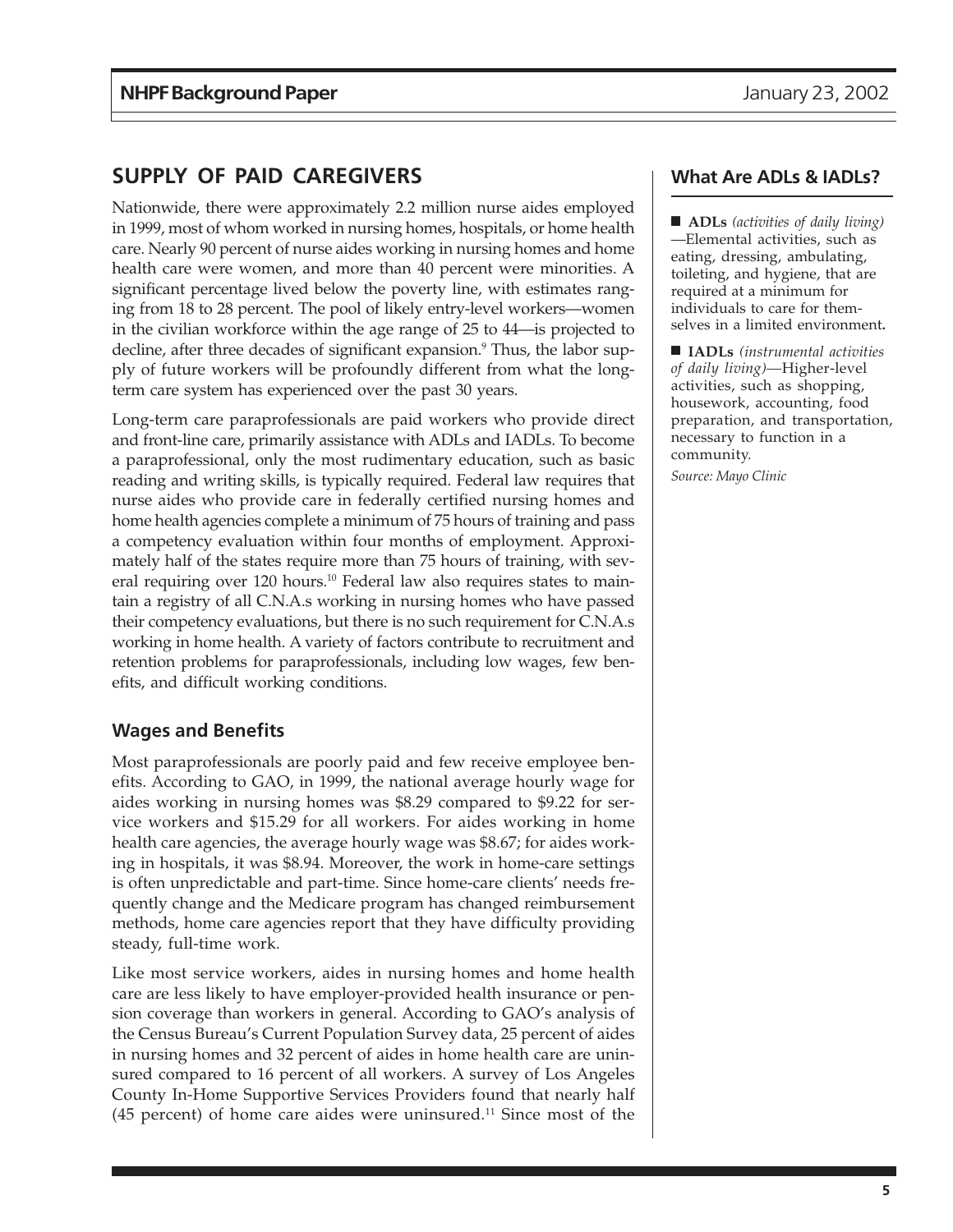workers are poor or near poor, another 13 percent are enrolled in California's Medicaid program, Medi-Cal; 8 percent are Medicare enrollees; and 24 percent of the uninsured home workers rely on the county's Department of Health Services facilities for their care.

#### **Working Conditions**

On top of low wages, few benefits, and little potential for career advancement, paraprofessionals work in difficult environments. The work itself can be physically and mentally grueling. The jobs often requiring moving patients in and out of bed, long hours of standing and walking, and dealing with patients or residents who may be disoriented or uncooperative. Nursing homes have one of the highest rates of workplace injury, 13 per 100 employees in 1999, compared to the construction industry, which had 8 per 100 employees.12 Moreover, the work can be unpleasant; routine tasks include bathing, feeding, changing diapers, and cleaning the bedsores of elderly and disabled clients. While some researchers have acknowledged that these workers provide the "high touch" care that is essential to quality of life for chronically disabled individuals, most workers complain that the jobs lack respect, autonomy, or recognition.

Several studies have demonstrated that work settings and management are critical determinants of employee turnover for paraprofessionals. According to a report by the Institute of Medicine (IOM), turnover rates are related to the "adequacy of training, methods for managing workload and schedules, opportunities for career advancement, respect from administrators, organizational recognition, social climate and work level, staffing levels, clarity of roles, and participation in decision making."13

## **POLICY OPTIONS**

All of the factors listed above make it exceedingly difficult to attract workers who have other job opportunities. Supply of these workers is already scarce and demographic projections imply the problem will only get worse. While the cyclical nature of the economy could improve supply in the near term, most analysts agree that structural demographic shifts have taken place. The successful recruitment and retention of a high-quality paraprofessional workforce across a range of settings depends upon a variety of interactive factors that occur at different levels, according to researcher Robyn Stone. She states that,

at the most comprehensive level, demographics and economics interact with healthcare and long-term care policy (including reimbursement and regulation), labor policy (including "welfare to work" and unionization), education policy (training of professionals and paraprofessionals), and immigration policy to influence the character and availability of paraprofessional workers. At the workplace level, there are four major dimensions of influence: organizing arrangements, social factors, physical setting and environment, and technology.14

**On top of low wages, few benefits, and little potential for career advancement, paraprofessionals work in difficult environments.**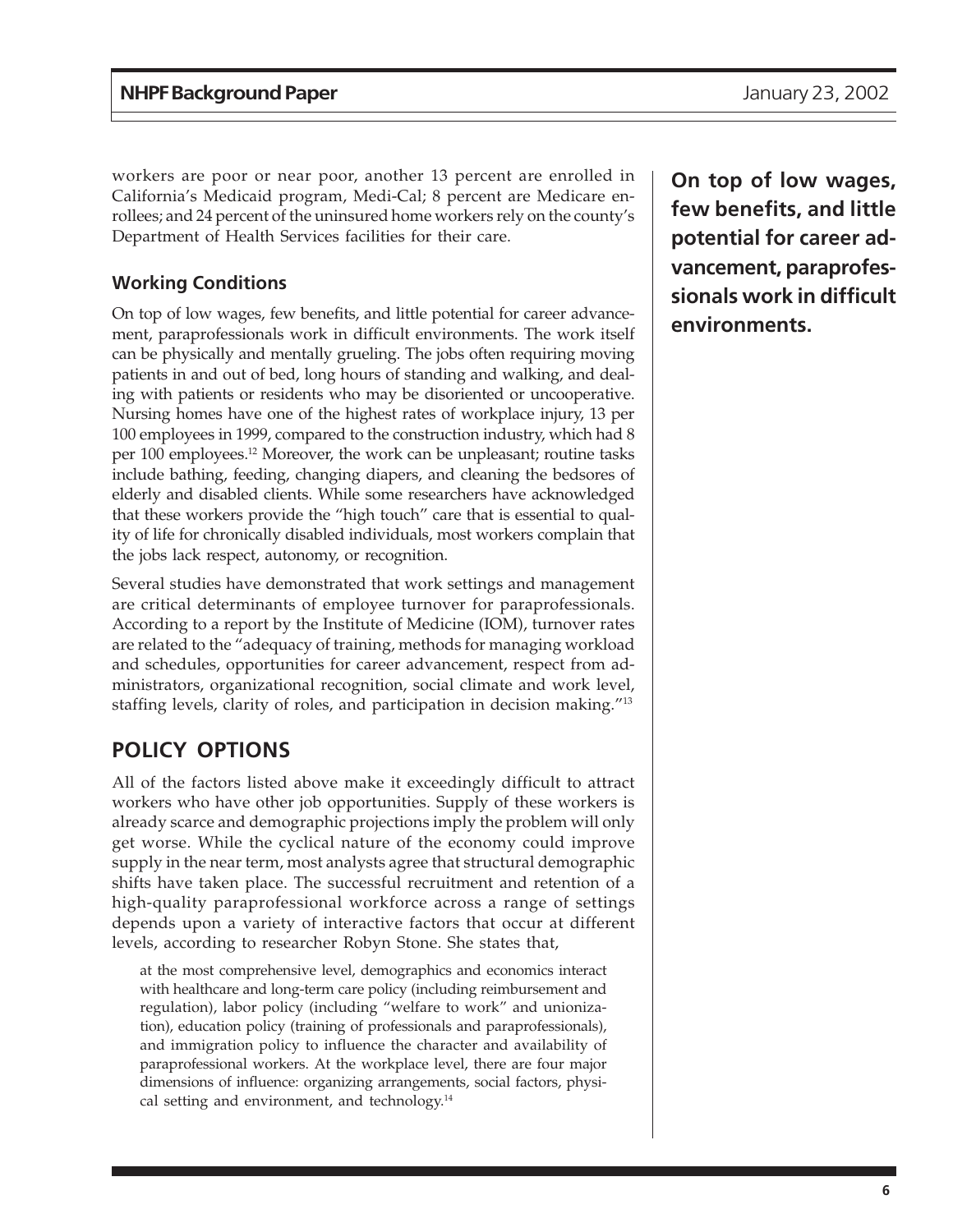To address workforce shortages and quality concerns, state and federal policymakers as well as long-term care providers have tried a variety of approaches, ranging from wage supplements to structural workplace changes. A study of state efforts to address recruitment and retention of nurse aides and other paraprofessionals found that 42 states reported that aide recruitment and retention is currently a major workforce issue.15 Thirteen states reported that they have established or plan to establish a work group or task force to address nurse aide recruitment and retention issues. Major policy actions taken by states include the following:

- Wage and benefit pass-throughs.
- Performance-based reimbursement increases.
- Higher state reimbursement for shift differentials.
- Transportation reimbursements.
- Nurse aide career ladders.
- Nurse aide training.
- Training former welfare recipients.
- Expanding the use of volunteers.

#### **Wage Pass-Throughs**

Several states have made efforts to increase wages for direct-care workers. The most common strategy has been to require long-term care providers to use some portion of their publicly funded reimbursement (primarily Medicaid) to increase wages and/or benefits for nurse aides. As of 2000, 26 states had established some form of wage pass-through, wage supplement, or related program for nurse aides and other direct care staff, according to GAO.<sup>16</sup> States have generally chosen two methods to implement wage pass-throughs: a set dollar amount for workers per hour or patient day or a percentage of the increased reimbursement rate. For example, Minnesota recently increased its long-term care reimbursement rates, two-thirds of which were earmarked for compensation-related costs. Most states surveyed said that monitoring providers' compliance with the wage and benefits requirement has not been, or is not expected to be, an undue burden for their agencies. However, implementing a wage pass-through system is still relatively new for the majority of states; most mandatory wage pass-throughs have only been in place over the last year or two.<sup>17</sup>

According to a 2000 survey by the North Carolina Division of Facility Services, 4 out of 12 states that had implemented a wage pass-through reported that it had had some positive effect on recruitment and retention of nurse aides.18 Michigan and Kansas, in particular, have reported decreases in the aide turnover rates in facilities participating in wage pass-throughs. Beyond these two states, GAO analysis indicates that there "have been no evaluations examining short- or long-term effects on the wage pass-through strategy and differences in outcomes based

**Four out of 12 states that had implemented a wage pass-through reported that it had some positive effect on recruitment and retention of nurse aides.**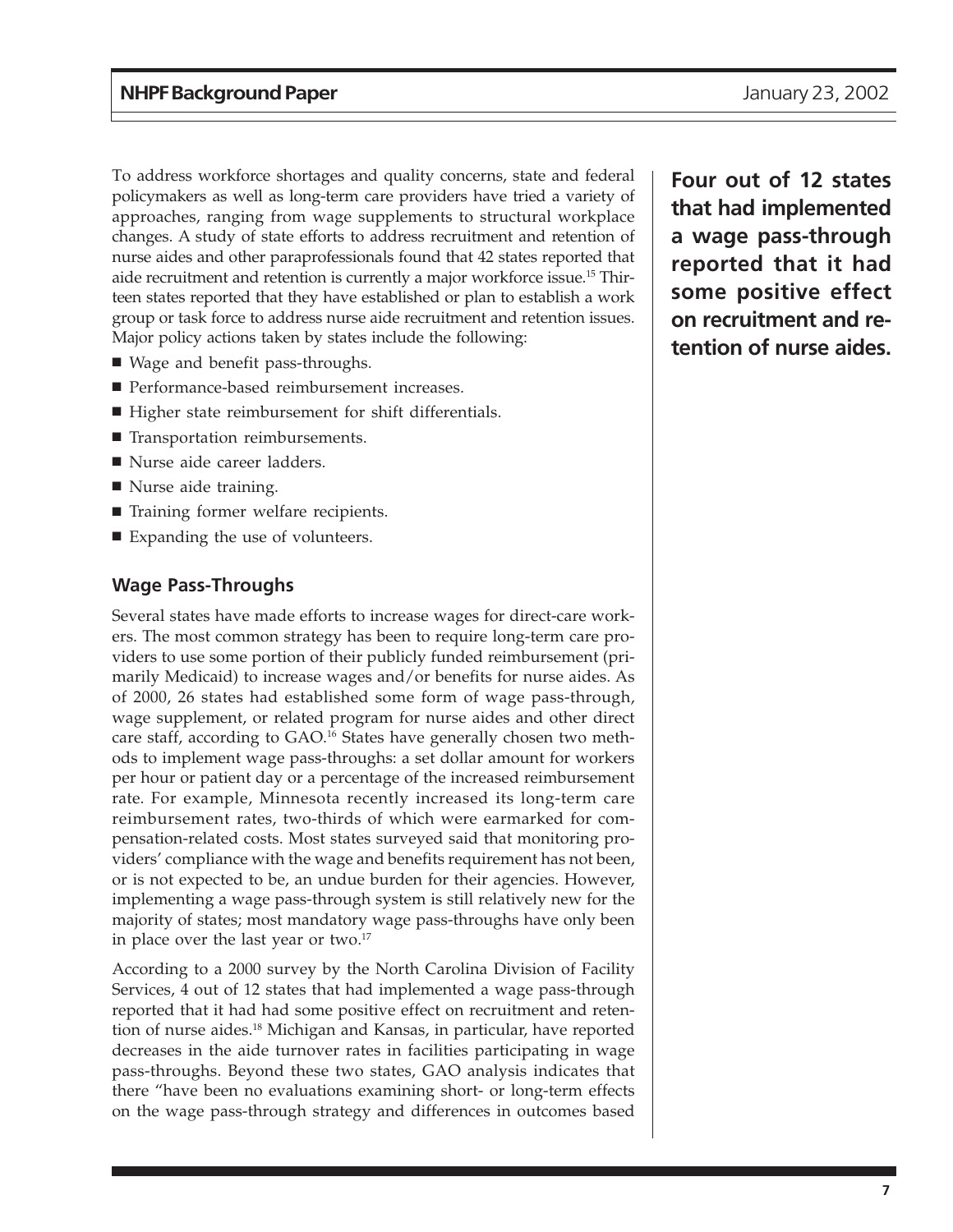on state variations in methodology."19 Given the significant amount of wage pass-through funds allocated over the past few years, future evaluations will be important.

#### **Nursing Home Staffing Ratios**

Federal law requires nursing homes that participate in Medicare or Medicaid (over 95 percent) to provide "sufficient nursing staff to attain or maintain the highest practicable . . . well-being of each resident." However, the law does not define "sufficient." The majority of states have established some type of nursing home staffing requirements. According to a recent IOM report, there is growing evidence that inadequate staffing levels are linked to poor care in nursing homes. These findings have prompted many policymakers to demand that staff-topatient ratios be mandated.

A landmark conference of experts convened by the John A. Hartford Foundation Institute for Geriatric Nursing in 1998 recommended that nursing home residents receive a minimum of 4.13 hours of direct care per day (licensed or unlicensed staff) and a total of 4.55 total hours per resident day. A congressionally mandated report released in 2000 by the Health Care Financing Administration (HCFA) said the Hartford recommendation would require 90 percent of facilities to increase staffing levels. More than 50 percent of facilities would have to increase staffing by 50 percent or more to be in compliance with this requirement.<sup>20</sup>

In its extensive report, HCFA demonstrated a direct relationship between nurse aide staffing levels and the quality of resident care.<sup>21</sup> According to the report, nursing home understaffing has contributed to cases of severe bedsores, malnutrition, and abnormal weight loss among residents, leaving many hospitalized for "life-threatening" infections, dehydration, congestive heart failure, and other preventable ailments. HCFA found that after preliminary efforts to control for case mix, staffing thresholds currently exist below a level at which quality of care may be seriously impaired. Using multivariate analysis and limited data from a few states, HCFA concluded that the minimum staffing level associated with optimizing quality is approximately 2.0 hours per resident day for nurse aides, regardless of facility case mix. The preferred minimum staffing levels for registered nursing and total licensed staff (R.N. and L.P.N.), which impacted all of the quality measures across the board, are .45 and 1.0 hours per resident day, respectively. HCFA conservatively estimated that, based on time-motion studies, the nurse aide staff necessary to provide optimal care is 2.9 hours per resident day or 58 minutes per 8-hour shift. This level of care is 18 minutes higher than the average amount provided to residents in 1999.

HCFA concluded that the general requirement that staffing must be "sufficient to meet resident needs" is difficult to enforce and that a more specific requirement makes the determination of compliance easier and

**HCFA demonstrated a direct relationship between nurse aide staffing levels and the quality of resident care.**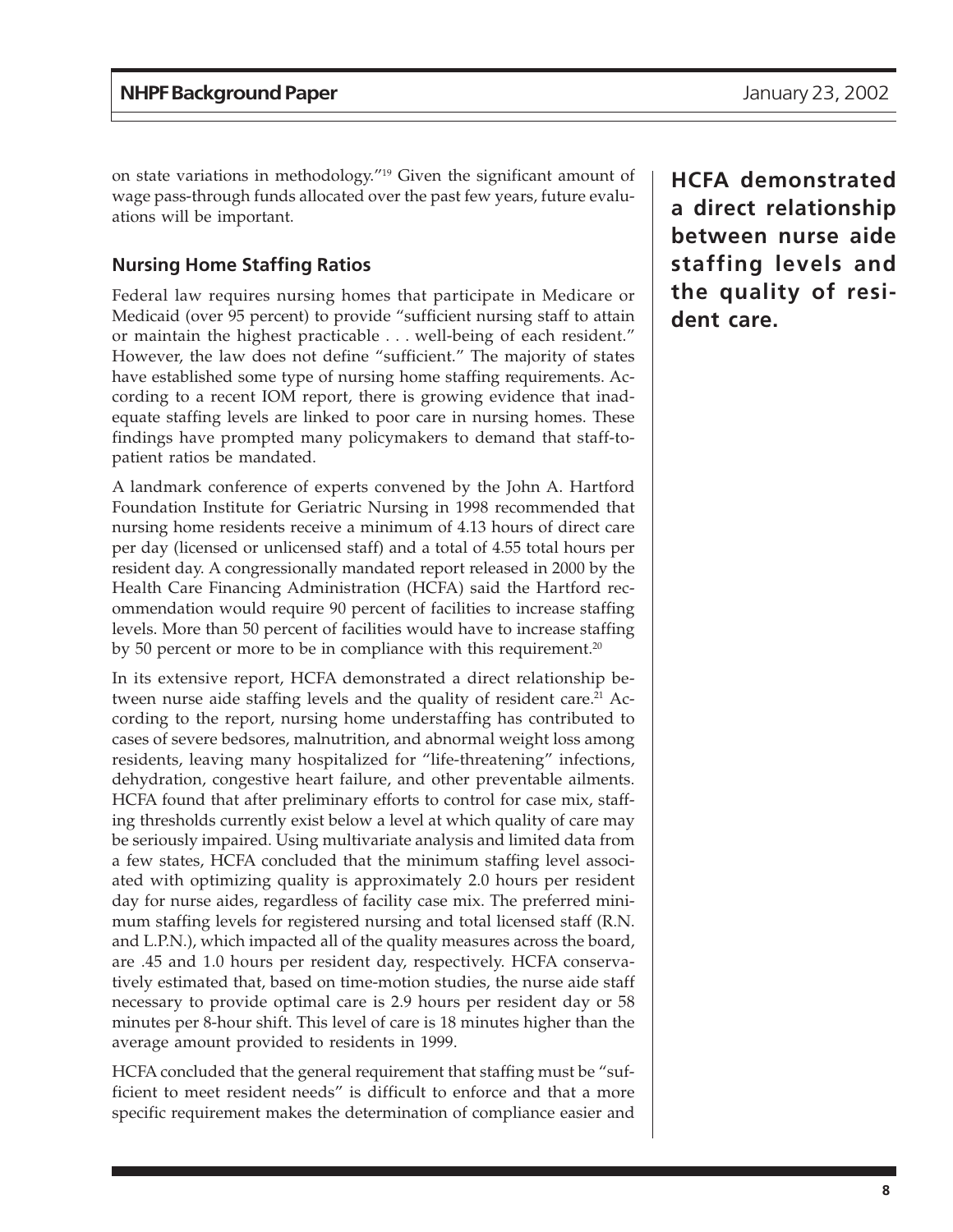more accurate. As a result, some federal lawmakers, supported by consumer and labor advocates, have called for the establishment of mandatory nurse staffing levels. A bill (H.R. 2677) introduced by Rep. Henry Waxman (D-Calif.) in 2001 would have required nursing homes to comply with the Hartford staffing standards, unless the health and human services secretary made a detailed finding that quality of care would not be compromised or that compliance was not feasible immediately. Staffing levels would not be permitted in any case, however, to fall below the minimum levels identified by HCFA in July 2000.

Provider group reactions to mandatory staffing ratios have been mixed. They point to the shortage of available workers and the difficulty of meeting these mandates if no workers are available to fill the jobs. They also emphasize the complexity of establishing ratios for different types of staff and levels of care. Most importantly, they complain that legislators demand higher staffing and quality levels while providing low reimbursement levels. An American Health Care Association study of nurse staffing in long-term care states that, "the call for greater staffing levels suggests that the present-day reduction in government funding of longterm care would have to be reversed, and funding increased, to enable long-term care providers to meet proposed staffing levels in a manner that maintains the fiscal soundness and viability of long-term care services."22 Nevertheless, the report does concede that staffing is an important proxy to ensure that elements of quality are in place.

#### **Training and Career Advancement**

To address workforce shortages and high turnover rates, states and private organizations have developed innovative approaches that focus on training, career advancement, and improved working conditions. Several states have implemented specific programs to establish a career path for paraprofessional direct care workers.<sup>23</sup> For example, Minnesota, Montana, and Nevada are developing training curricula that will enable C.N.A.s to qualify as licensed practical nurses (L.P.N.s). Delaware passed legislation in 1999 creating a new job level for C.N.A.s known as "Senior C.N.A.s." The Senior C.N.A. acts as a role model and resource person for entry-level C.N.A.s.

In the private sector, the Paraprofessional Healthcare Institute (PHI) has created several worker-owned home health agencies in the South Bronx, New Hampshire, Philadelphia, and Boston. The PHI network is based on the Cooperative Home Care Associates model in the Bronx, where wages and benefits are more than 20 percent above the industry average (not including time spent traveling to clients). They also provide health benefits and four weeks of training, far beyond the industry standard of 75 hours. Because PHI is worker-owned, employees have been periodically willing to forgo pay increases; since they share in the profits at the end of the year, their jobs and the long-term future of the company are directly linked. The model also emphasizes an investment

**Some federal lawmakers, supported by consumer and labor advocates, have called for the establishment of mandatory nurse staffing levels.**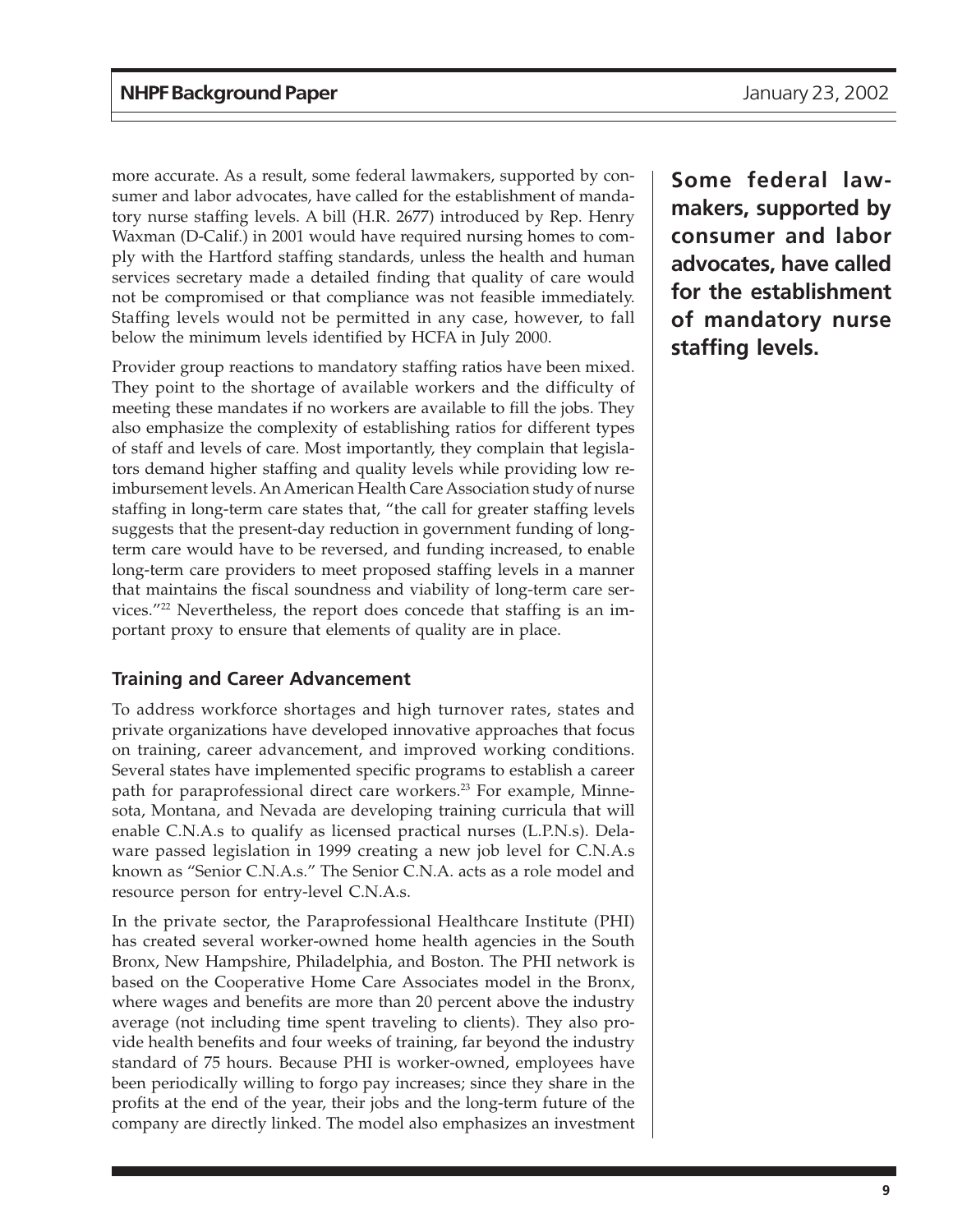in training and developing a worker-centered organizational culture exemplified by significant participation on the Board of Directors and a Worker Council. The agencies report job turnover of less than 20 percent.<sup>24</sup>

The nursing home industry has also stepped up efforts to improve retention in the C.N.A. workforce. Several studies have concluded that the organization's management style is the strongest predictor of lower turnover rates. In particular, the involvement of C.N.A.s in residents' care planning proved to be significant in reducing turnover. A study by Banaszak-Holl and Himes found turnover rates to be one-third lower in nursing homes in which mid-level managers were receptive to their nursing assistants' advice or at least discussed care plans with aides, compared with nursing homes that did not adopt this management philosophy. Nursing homes that involved C.N.A.s in care plan meetings experienced turnover rates 50 percent below those of other facilities.<sup>25</sup>

In Wisconsin, an alliance of 11 nonprofit nursing homes has decided to put these ideas into action. A model known as Wellspring Innovative Solutions, Inc., was founded in 1994 to collectively address quality-ofcare concerns in nursing homes. The Wellspring model pays particular attention to the day-to-day work of frontline staff, especially C.N.A.s. The stated policy is that "top management sets policies for quality, and the workers who know the residents best decide how to implement those policies." For example, front-line workers may be given the authority to decide which equipment to purchase for residents within budget guidelines or how best to implement a fall-prevention plan. Staff members also receive permanent assignments so that they establish longterm relationships with the residents they care for.<sup>26</sup> These efforts have dramatically reduced turnover, with rates across the 11 facilities dropping from 110 percent in 1994, before implementation of the Wellspring program, to a current rate of 23 percent.

#### **DEMAND FOR INFORMAL CAREGIVING**

Despite these efforts, the prospect of finding enough paid caregivers for future demand seems dim. Policymakers have begun to acknowledge family members as the critical link in assuring that those in need receive long-term care. Indeed, the majority of long-term care is provided by unpaid family caregivers to elderly and disabled individuals living either in their homes or with their families. Policymakers have begun to recognize the savings in public spending when relatives and friends provide long-term care. While much informal caregiving takes place alongside more formal arrangements, without the assistance of family and friends, many elderly and disabled individuals would be forced to enter institutions to receive care.

Informal caregiving is distinguished from care that is provided through formal agencies or institutions, paid for by the receiver, or provided by trained professionals or paraprofessionals. It may "precede, substitute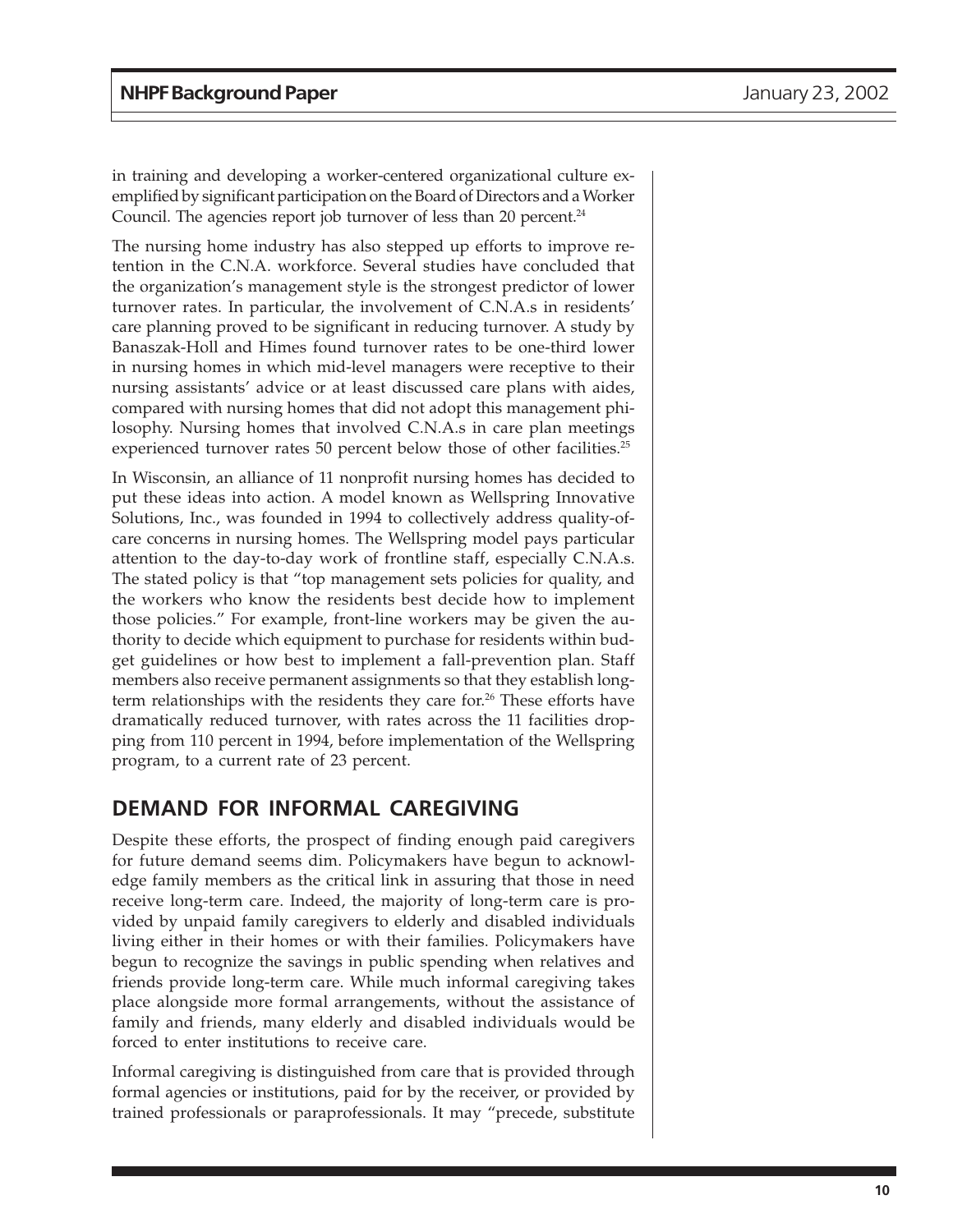for, or take place along with formal caregiving arrangements."<sup>27</sup> The national economic value of informal caregiving was estimated to be \$196 billion in 1997—higher than national spending for formal home health care (\$32 billion) and nursing home care (\$83 billion) combined.28

Long-term care consumers have long showed a preference for caregivers whom they know and trust. A series of recent focus groups conducted by Barbara Schneider, an independent consultant with the Scripps Gerontology Center, found that consumers valued the following:

■ Control—the ability to select workers and determine their schedules and tasks. They also reported that they valued having things done their way, the way they would do them, in contrast to care often provided by home health agency workers, over whom consumers generally have little control.

- Relationship—being treated with respect and knowing that their workers care about them and share their values.
- Security—being able to trust the worker and having peace of mind about the living and caring situation.
- Knowledge—having the information to make good decisions and sharing with others in similar situations.

The nature and extent of the demand for families to care for their elderly and disabled relatives has changed dramatically over the past decades. While individuals are living longer and therefore more likely to need long-term care, traditional family and support networks are no longer as readily available.

## **SUPPLY OF INFORMAL CAREGIVERS**

As stated earlier, demographic shifts have reduced the number of caregivers available. Fewer families, across generations, live in the same home or even in the same community. The family caregiver for the elderly is increasingly a spouse who is also an older adult.<sup>29</sup>

Women, who traditionally cared for their parents, are now more likely to be in the workforce, and are having children later in life. These individuals are popularly called the "sandwich generation," because they are squeezed between parents and children. A recent AARP survey of baby boomers aged 45 to 55 found that 70 percent of this generation have at least one living parent, and nearly 4 of every 10 still have children living at home with them.30

A 1997 study by the National Alliance for Caregiving and AARP found that there were approximately 22 million adult caregivers in the United States. Thus, one in four households was involved in caring for a chronically ill or disabled family member or friend. Nearly three-fourths of these caregivers are women. The survey noted that the average family caregiver devotes 18 hours per week to caregiving activities. Nearly one in five (18 percent) provides at least 40 hours of care per week.

**The average family caregiver devotes 18 hours per week to caregiving activities. Nearly one in five (18 percent) provides at least 40 hours of care per week.**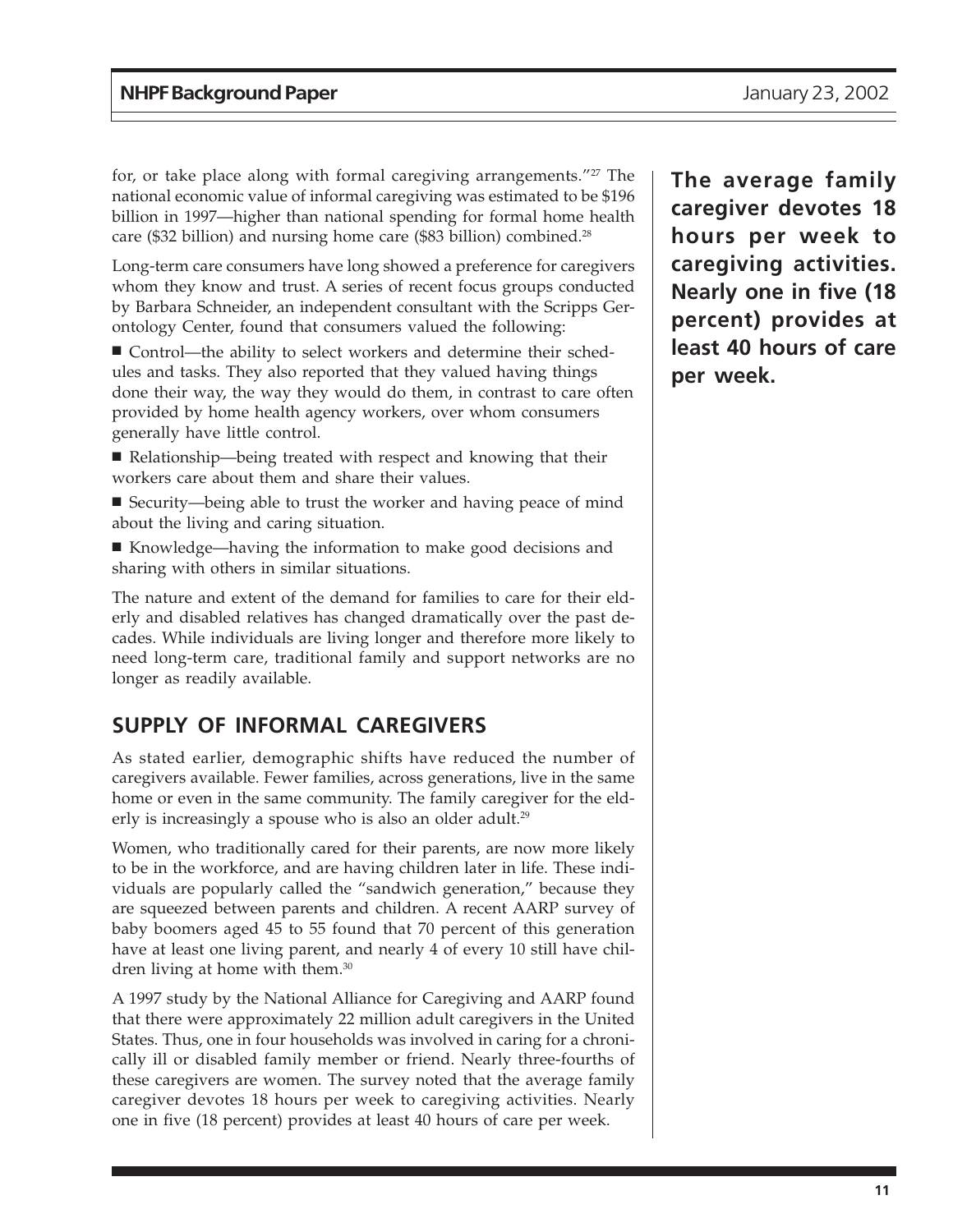While many family caregivers express fulfillment in providing care to their loved ones, they also face serious risk: high rates of depression, health problems, and role strain.<sup>31</sup> Caregiving clearly takes a welldocumented toll on caregivers' physical and mental health. Studies have shown that stress and exhaustion may lead to increased health care utilization by the caregiver as well as the care recipient.<sup>32</sup>

Almost two-thirds of caregivers to older persons are working, mostly full time. The demands of caregiving often have a negative impact on these workers, ranging from missed work hours, decreased productivity, and lost job or career opportunites. Absenteeism and lost productivity negatively impact the economy and employer as well. A 1997 MetLife study estimated that the replacement costs for full-time workers who had to quit or take early retirement due to caregiving demands are almost \$5 billion a year.<sup>33</sup> Interruptions or distractions related to caregiving cost almost \$4 billion a year. Partial absenteeism costs employers approximately \$400 million a year.

# **POLICY OPTIONS**

Policymakers have developed a variety of programs to support family caregivers. These programs range from supportive services, such as respite care to provide time off from care responsibilities, to tax credits or cash vouchers to allow individuals and families to purchase their own services.

#### **Supportive Services**

At the federal level, Congress authorized the new National Family Caregiver Support Program as part of the 2000 amendments to the federal Older Americans Act. For the first time in the history of the act, there is now national focus on caregivers as well as on care recipients.

The National Family Caregiver Support Program comprises five service categories: (*a*) information about services; (*b*) assistance with access to services; (*c*) individual counseling, organization of support groups, and caregiving training; (*d*) respite care; and (*e*) supplemental services, on a limited basis (for example, home modifications or assistive devices). On February 15, 2001, HHS Secretary Tommy Thompson authorized the release of \$113 million to states to begin implementation.

Many state efforts have already been underway for several years. These programs range from comprehensive packages of services available statewide to smaller, targeted programs. Caregiver support services include respite, care planning, education and training, legal and financial counseling, information and referral services, and support groups (see Glossary of Caregiver Support Services, page 13).

A June 2000 report by the Public Policy Institute of AARP analyzed two surveys on state caregiver programs conducted in 1999 by the California Family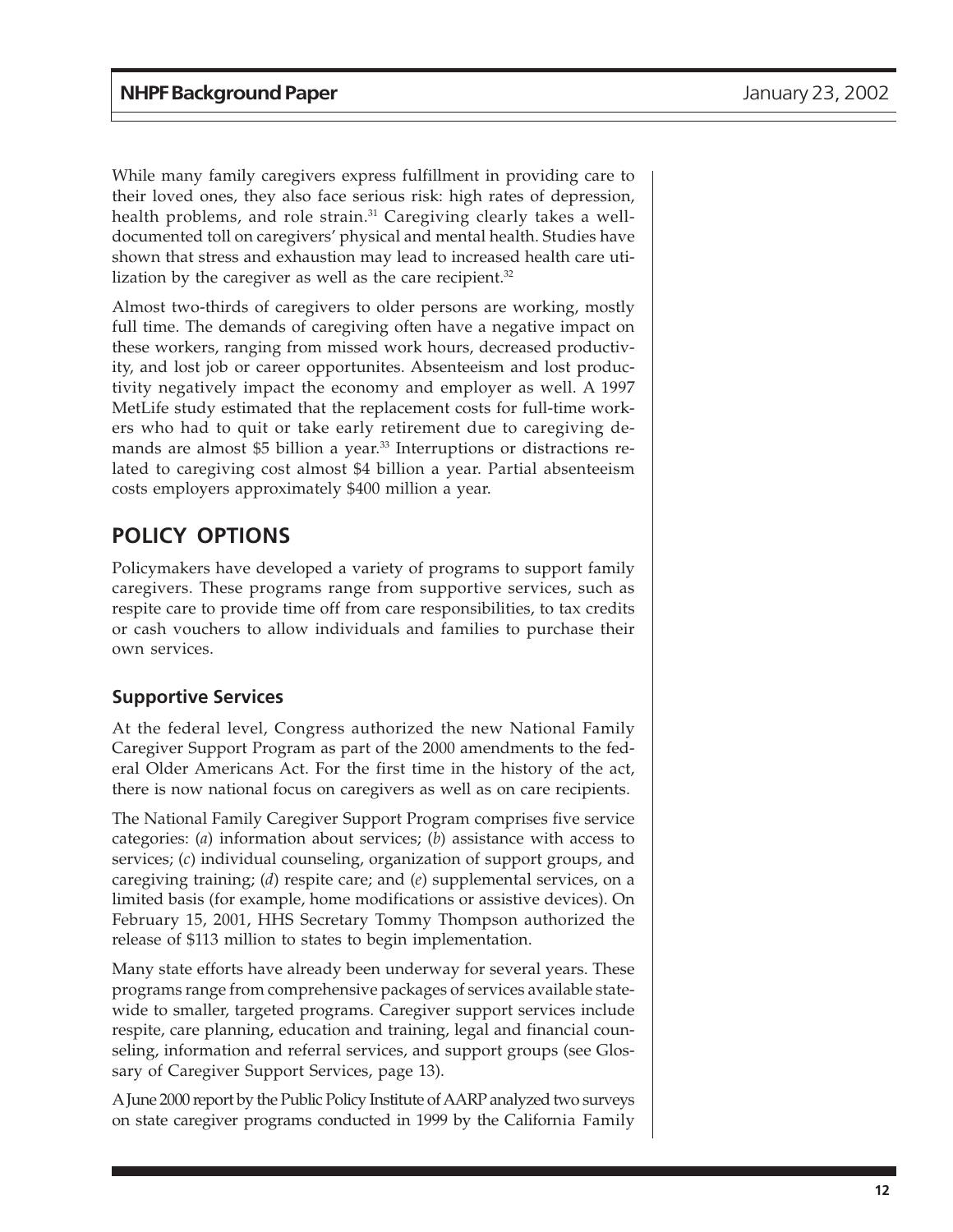#### **Glossary of Caregiver Support Services**

**Adult day services—**Structured and rehabilitative services for older adults that also provide respite care for caregivers.

**Counseling/support groups—** Emotional support given to caregivers coping with the strain of the caregiving role.

**Education and training—**Information on specific diseases and dementias and assistance in learning how to provide hands-on care.

**Family consultation/care planning—**Assistance in making a care plan and exploring care options.

**Financial support—**Vouchers or cash to purchase services or equipment.

**Information and referral—**Assistance in finding services for the care recipient or the caregiver.

**Legal and financial consultation—** Consultation on issues related to caregiving.

**Respite care—**Temporary break from caregiving responsibilities.

**Tax assistance—**State tax deductions or credits.

*Source: Barbara Coleman, "Helping the Helpers: State-Supported Services for Family Caregivers," Public Policy Institute/ AARP, Washington, D.C., June 2000.*

Caregiver Alliance and the National Association of State Units on Aging.<sup>34</sup> Principle findings from the surveys include the following:

■ Most state caregiver support programs serve families caring for persons with functional, developmental, and cognitive impairments (especially Alzheimer's disease).

■ Caregiver support programs are generally funded through state general revenues. However, respite care is often funded as a specific service within a Medicaid or state-funded home and communitybased package of services or separately as a state-funded program of respite services only.

■ State eligibility criteria vary by diagnostic or functional level, age, and income. Most of the services aimed at the family caregiver have no income requirements and typically offer sliding fee-scale arrangements.

■ State officials reported the most beneficial aspects of their programs as flexibility of services, broad eligibility to include middle-income families, and an emphasis on consumer-directed care. The biggest problems cited include inadequate funding, limited services or program scope, and lack of awareness of program services.

The majority of states provide respite care for family caregivers, making it the most prevalent service provided by states. The AARP report defines respite care as "temporary, short-term relief provided to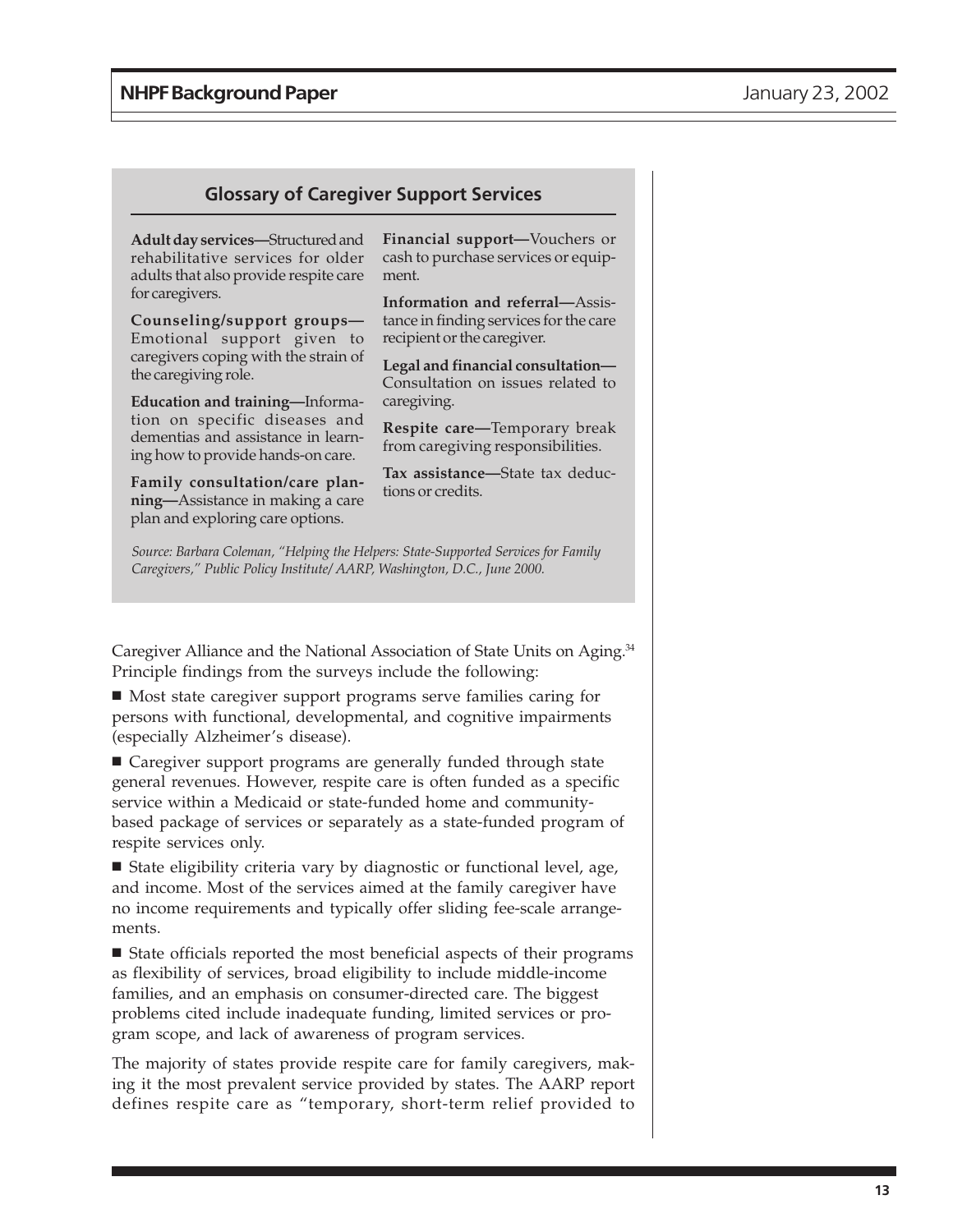caregivers in or outside the home that is intended to help or alleviate the stress associated with constant or frequent caregiving responsibilities."35 In 1998, Medicaid programs in 38 states covered annual respite care for an estimated 250,000 elderly, and Medicaid programs in 40 states covered adult day care.<sup>36</sup> Respite services are generally in great demand. For example, in fiscal year 1998, California had 2,500 families on a waiting list for respite care services. Yet, despite the overall importance of respite in community long-term care, there have been very few systematic evaluations of these programs. A recent review by Steven Zarit found that there is little evidence that respite services delay institutionalization or produce cost-savings. Benefits of respite services have been most clearly demonstrated for caregivers using adult day care.<sup>37</sup>

Several state models have tried to make access to caregiver support services easier by establishing multiple caregiver service centers throughout the state (California), providing financial assistance to a household to purchase services or supplies that assist in caring for a family member (Pennsylvania), or by bringing services such as adult day care to rural areas (Georgia).38

#### **Tax Incentives**

More recently, lawmakers have looked to the tax code to address longterm care problems. During his last year in office, President Clinton proposed a \$3,000 income-related, nonrefundable tax credit for severely disabled persons and families helping to care for them. Although it was not enacted, the initiative raised awareness and appreciation of the efforts of family caregivers.

During the last session of Congress, lawmakers proposed expansion of tax credits aimed at families with dependent children to include longterm caregivers as well. A bill (S. 464) introduced by Sens. Evan Bayh (D-Ind.) and Hillary Rodham Clinton (D-N.Y.) would have renamed the child tax credit (Internal Revenue Code section 24) as the Family Care Credit and provided for an additional \$3,000 credit for long-term caregivers. A \$3,000 long-term care tax credit was also included in the Senate Democrats' tax relief bill (S. 9). Legislation (H.R. 2575) introduced by Rep. John Murtha (D-Pa.) in the House would have allowed a \$1,200 tax credit for caregivers. A bill (S. 384) introduced by Sen. Olympia Snowe (R-Maine) would have made the dependent care tax credit refundable and permit up to \$1,200 (\$2,400 in the case of more than one qualifying individual) of respite care expenses incurred in the care of (*a*) a dependent of the taxpayer who is at least 13 years old or (*b*) a spouse or other dependent who is physically or mentally incapable of self-care.

Legislation (S. 627 and H.R. 831) introduced by Sens. Charles Grassley (R-Iowa) and Bob Graham (D-Fla.) and Rep. Nancy Johnson (R-Conn.) also contained provisions that would have established a tax credit for caregivers, up to certain income limits. Under the bill, the maximum

**During the last session of Congress, lawmakers proposed expansion of tax credits aimed at families with dependent children to include long-term caregivers.**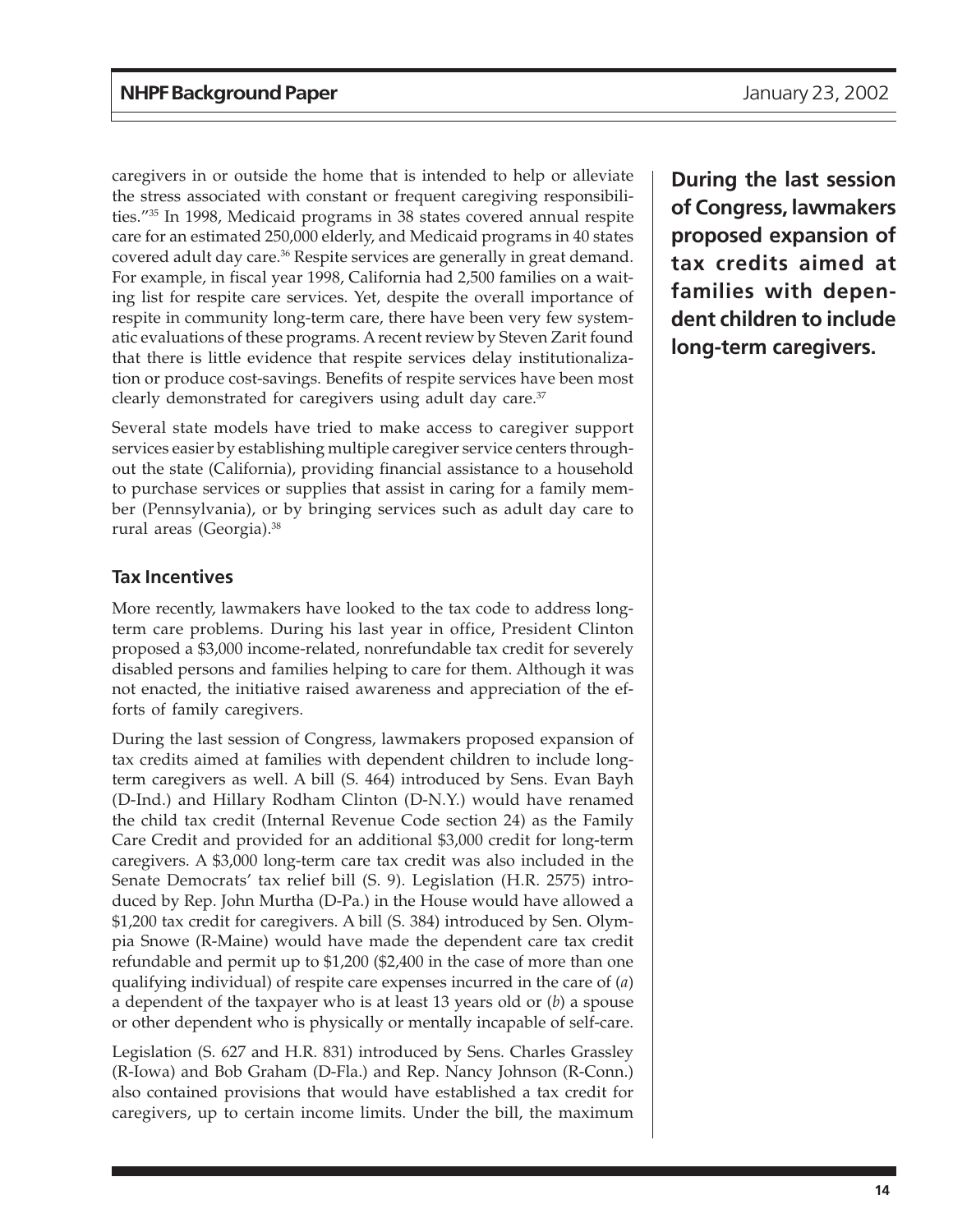credit was \$1,000 for 2001, rising each year to reach \$3,000 by 2005 and thereafter. Similar legislation is expected to be introduced when Congress reconvenes in January 2002.

As of 1998, half of the states provided tax breaks for elder care to people who care for a family member in their own homes. These benefits are limited, however, since the relative must live with the caregiver and be financially dependent on the caregiver. Other states offer employers a tax credit for providing elder care assistance or establishing adult care programs.

Some analysts have criticized tax proposals to address long-term care as inadequate and designed primarily to benefit middle and upper-middle income taxpayers who are already caring for a disabled relative. They argue that funds would be better spent to increase public spending on Medicare, Medicaid, the Older Americans Act, or other direct service programs.39 Caregiver advocacy groups have generally placed a priority on other policy initiatives, saying they would prefer "services to dollars."40

#### **Consumer-Directed Programs**

Advocacy for consumer direction in long-term care began in the United States during the 1970s with the Independent Living Movement for younger adults with disabilities. Advocates believe that people with disabilities have the ability and the right to make the decisions about the services that affect their lives. More recently, many federal and state policymakers have embraced the philosophy of consumer-directed care and applied it to services for elderly populations as well. Consumerdirected programs have also been put forward as a solution to the growing shortage of direct-care workers. In most consumer-directed models, consumers take on all worker management tasks, with the exception of paying the worker.

A newly developed inventory sponsored by the Office of the Assistant Secretary for Planning and Evaluation and the Centers for Medicare and Medicaid Services identified 139 state programs that use a consumer-directed approach to the delivery of support services.<sup>41</sup> Under these programs, consumers have a range of responsibilities, including recruiting and hiring their support service workers, hiring a relative to provide paid support services, and training the support service workers they hire. In 81 percent of the programs, certain categories of relatives (for example, spouses) were precluded from being paid as support service workers. Paying spouses to provide services is prohibited under Medicaid, although a few programs have received waivers to do so.

Nonetheless, informal caregivers play a major role in most consumerdirected programs. A study of four states by the Urban Institute found that half or more of consumer-directed beneficiaries hire friends or relatives to be their paid workers. According to the Urban Institute, "supporters of paid family caregivers argue that hiring family members sup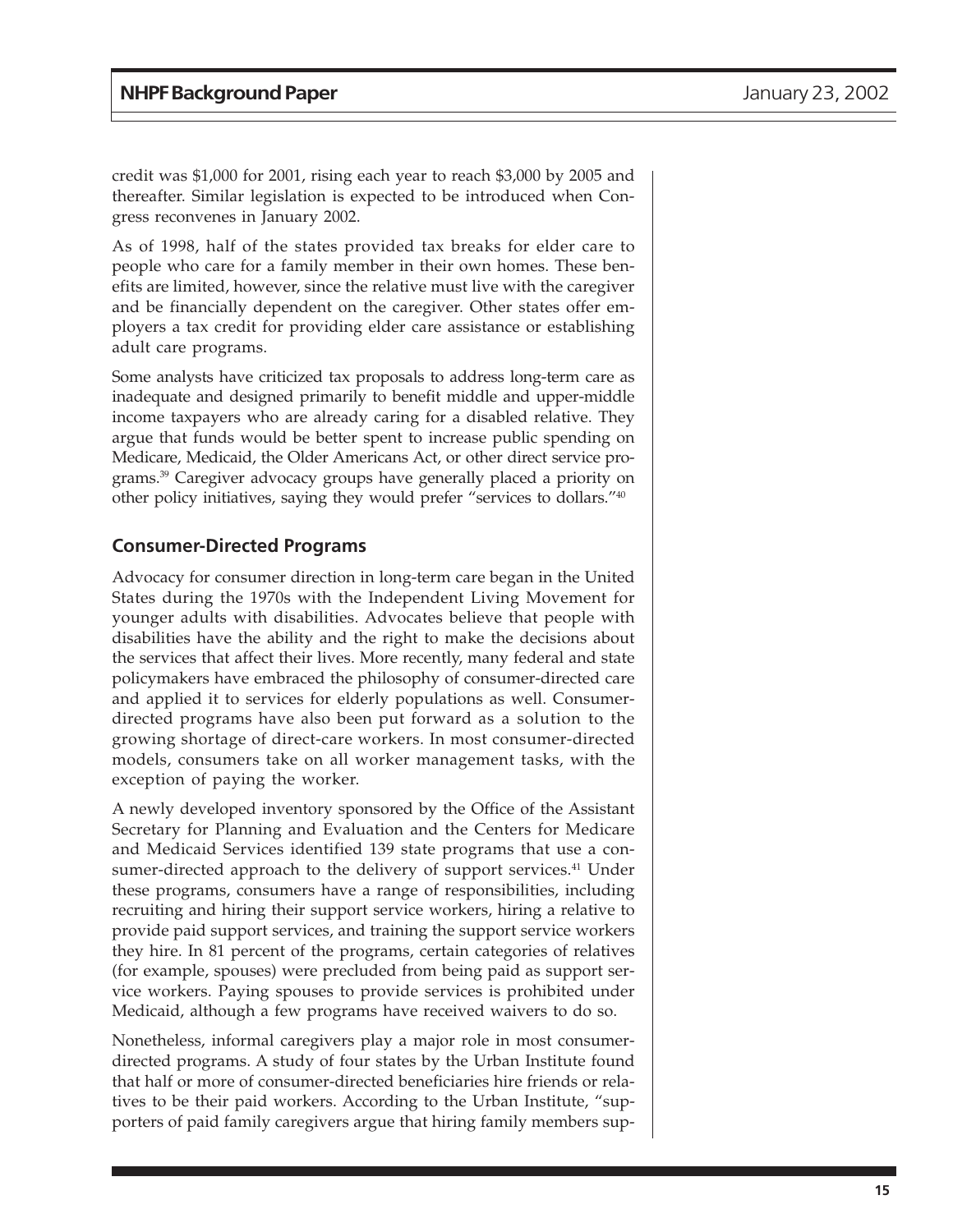ports the informal system, expands the labor pool, and results in highquality care because of close family relationships."42 Other research has shown advantages such as "easing worker shortages in difficult-to-serve areas and finding workers for 'hard-to-serve' clients."43

On the other hand, some policymakers and regulators have expressed concern about potential quality or fraud problems. If a relative caregiver does not perform adequately, it can be difficult for the long-term care consumer to fire a loved one, for example. Government agencies have reported more difficulty in training and monitoring paid family members.<sup>44</sup> In addition, lawmakers commonly express concern about the "woodwork" effect, whereby families not currently using institutional services would be more likely to apply for consumer-directed programs and subsequently increase the cost of the programs. Some state long-term care officials have requested that a demonstration project to study the woodwork effect be undertaken, since little data exist to document this effect.

One innovative, consumer-directed model that has shown promise is "cash and counseling," in which cash allowances, coupled with information services, are paid directly to elderly persons or those with disabilities, allowing them to purchase the services they feel best meet their needs. The Cash and Counseling Program consists of demonstrations and evaluations of programs in three states: Arkansas, Florida, and New Jersey. Arkansas and New Jersey are cashing out services from the Medicaid optional personal care benefit, while Florida is including services from the state's home and community-based services waivers.

Under the demonstration, consumers can use their monthly cash allowances to hire family members, friends, or anyone else to provide care or to provide equipment or devices to increase their independence. Preliminary results from an evaluation of the Arkansas demonstration by Mathematica Policy Research, Inc., found that enrollees almost always hired people they were already close to personally. Over three-fourths neighbor, or church member. Two out of five enrollees used multiple caregivers to meet their needs. Enrollees also expressed satisfaction with the times of day they could get help, in contrast to care provided by agencies, which typically occurs whenever the paid caregiver works. So far, the program has been popular with participants and their families. A more extensive and conclusive evaluation for each of the sites will be completed at the end of the demonstration period. chose a family member and another 15 percent opted for a friend,

### **PREPARING FOR THE FUTURE**

Assuring that caregivers will be available to care for the growing numbers of elderly and disabled individuals is a tremendous challenge. Worker shortages in the health care industry are pervasive, across many delivery sites and professions, and caused by a number of interrelated factors. The ability to recruit and retain quality paraprofessionals will depend on the **Under the "cash and counseling" demonstration, consumers can use their monthly cash allowances to hire family members, friends, or anyone else to provide care or to provide equipment or devices to increase their independence.**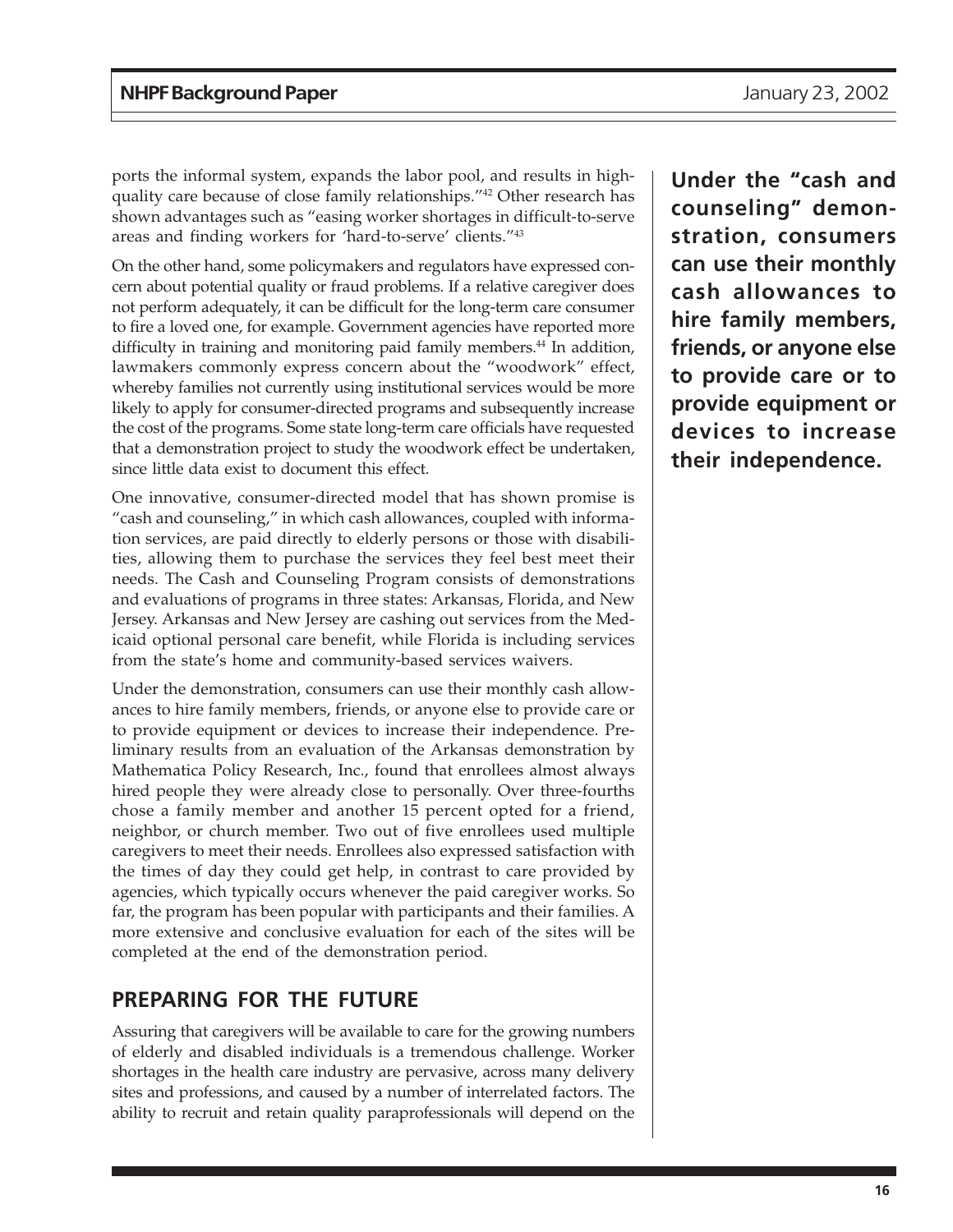intersection of health, labor, immigration, and welfare policy. Supportive services for family caregivers will need to be flexible and streamlined to already face large demands on their time and energy. recognize the diverse needs of a diverse population of caregivers who

Both the public and private sectors have developed a variety of approaches to address the impending shortage of caregivers. Many of these efforts have just begun and will require more evaluation to determine their effectiveness. To meet the increased demand for long-term care services, several options and innovations will need to be explored on a continuing basis.

#### **ENDNOTES**

1. Lee Shirey and Laura Summer, "Caregiving: Helping the Elderly with Activity Limitations," National Academy on Aging Society, no. 7, May 2000: 2, 5.

2. National Family Caregivers Association, "Family Caregiving Statistics," Kensington, Maryland, 2000.

3. Shirey and Summer, "Caregiving," 1.

4. Committee on Improving Quality in Long-Term Care, Division of Health Care Sciences, Institute of Medicine, *Improving the Quality of Long-Term Care,* ed. Gooloo S. Wunderlich and Peter O. Kohler (Washington, D.C.: National Academy Press, 2001), 1-2.

5. Panel on the Future of the Health Care Labor Force in a Graying Society, College of Nursing, Nursing Institute, *Who Will Care for Each of Us?* (Chicago: University of Illinois at Chicago, May 2001), 16.

6. Robyn I. Stone, *Long-Term Care for the Elderly with Disabilities: Current Policy, Emerging Trends, and Implications for the Twenty-First Century*, Milbank Memorial Fund, New York, August 2000, 14; also available at http://www.milbank.org/sea\_main.html.

7. William J. Scanlon, "Nursing Workforce: Recruitment and Retention of Nurses and Nurse Aides Is a Growing Concern," testimony before the Committee on Health, Education, Labor and Pensions, U.S. Senate, GAO-01-750T, U.S. General Accounting Office, Washington, D.C., May 17, 2001, 10; accessed January 16, 2002, at http://www.gao.gov/new.items/ d01750t.pdf

8. Hospital & Healthcare Compensation Service, *Homecare Salary & Benefits Report 2000- 2001* (Oakland, N.J.: Hospital & Healthcare Compensation Service, 2000) and Hospital & Healthcare Compensation Service, *Homecare Salary & Benefits Report 1994-1995* (Oakland, N.J.: Hospital & Healthcare Compensation Service, 1994).

9. Steven L. Dawson and Rick Surpin, *Direct-Care Health Workers: The Unnecessary Crisis in* 2002, at http://www.directcareclearinghouse.org/content/pdf/Aspen.pdf. *Long-Term Care* (Washington, D.C.: Aspen Institute, May 2000), 1; accessed January 16,

10. Scanlon, "Nursing Workforce," 3.

11. Michael R. Cousineau, Carol Regan, and Alicia Kokkinis, "A Crisis for Caregivers: Health Insurance Out of Reach for Los Angeles Home Care Workers," California HealthCare Foundation, Oakland, California, February 2000, 1-2; accessed January 16, 2002, at http:// www.seiu.org/homecare/images/crisis.pdf.

12. Scanlon, "Nursing Workforce," 13.

13. Institute of Medicine, *Improving the Quality of Long-Term Care* (Washington, D.C.: National Academy Press, 2001), 215.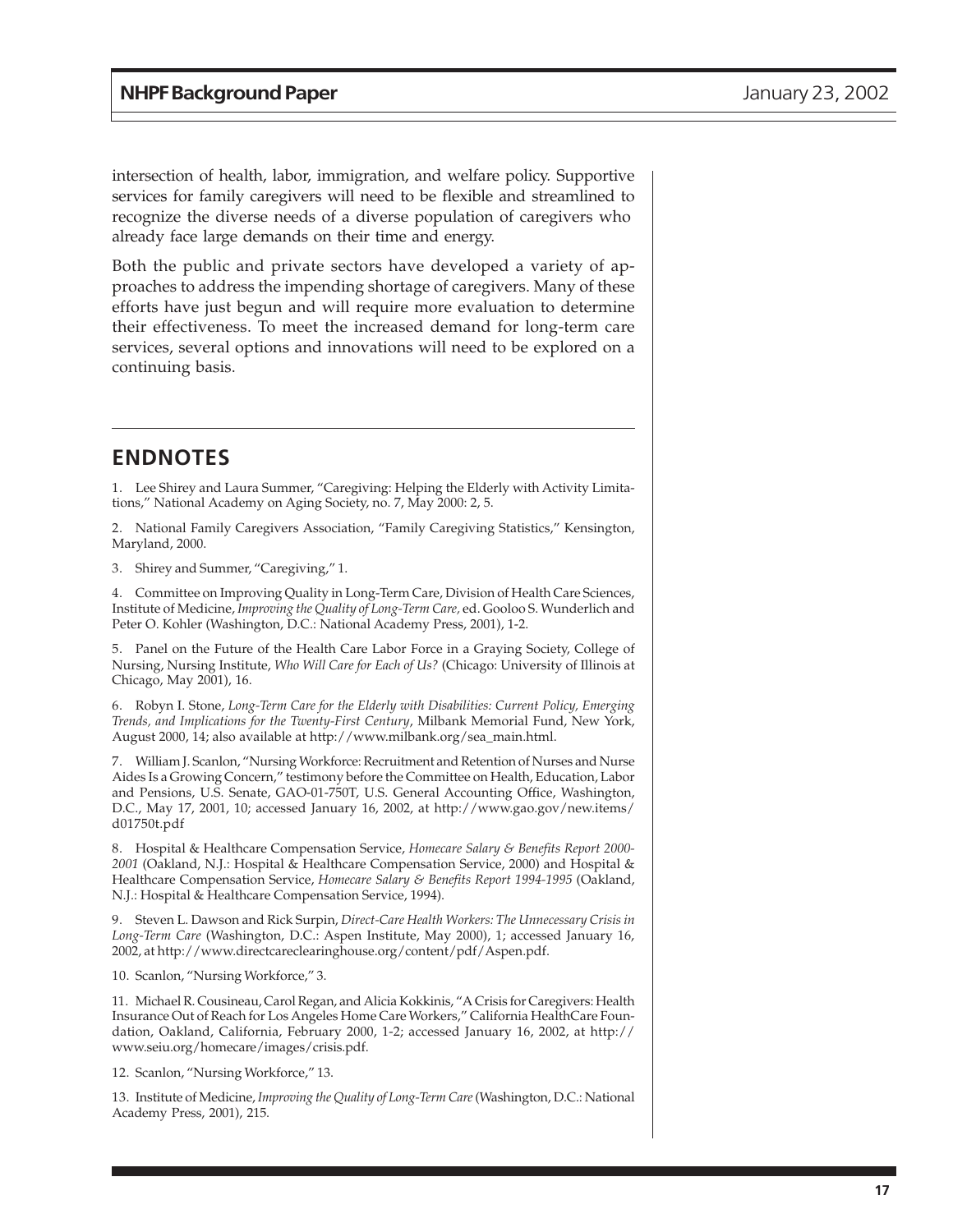14. Robyn I. Stone, "Research on Frontline Workers in Long-Term Care," *Generations*, Spring 2001, 50.

15. North Carolina Division of Facility Services, "Comparing State Efforts to Address the Recruitment and Retention of Nurse Aide and Other Paraprofessional Aide Workers," September 1999, 3-12; accessed January 17, 2002, at http://facility-services.state.nc.us/ recruit.pdf.

16. Scanlon, "Nursing Workforce," 15.

17. North Carolina Division of Facility Services, "Comparing State Efforts," 3.

18. North Carolina Division of Facility Services, "Results of a Follow-Up Survey to States on Wage Supplements for Medicaid and Other Public Funding to Address Aide Recruitment and Retention in Long-Term Care Settings," November 4, 2000, 2; accessed January 17, 2002, at http://facility-services.state.nc.us/survy.pdf.

19. Scanlon, "Nursing Workforce," 29.

20. Health Care Financing Administration, "Appropriateness of Minimum Nurse Staffing Ratios in Nursing Homes," report to Congress, July 2000, 3-37; acessed January 17, 2002, at http://www.hcfa.gov/medicaid/reports/rp700hmp.htm.

21. Health Care Financing Administration, "Appropriateness," executive summary, 6.

22. American Health Care Association, *Staffing of Nursing Services in Long Term Care: Present Issues and Prospects for the Future*, Washington, D.C., February 2001, 24.

23. North Carolina Division of Facility Services, "Results of a Follow-Up Survey to States on Career Ladder and Other Initiatives to Address Aide Recruitment and Retention in Long-Term Care Settings," September 2001, 2; accessed January 17, 2002, at http://facilityservices.state.nc.us/careerna.pdf.

24. Sara Rimer, "Home Aids for the Frail Elderly in Shorter Supply," *New York Times,* January 3, 2001, A1, A12.

25. J. Banaszak-Holl and M.A. Himes, "Factors Associated with Nursing Home Staff Turnover," *The Gerontologist,* 36 (1996): 512-517.

26. Susan Reinhard and Robyn Stone, *Promoting Quality in Nursing Homes: The Wellspring Model*, Commonwealth Fund Picker/Commonwealth Program on Quality of Care for Frail Elders, New York, January 2001, 5-6.

27. Irene A. Gutheil and Roslyn H. Chernesky, *Family Elder Caregiving: The Grotta Report on Philanthropic Trends and Best Practice Models* (San Francisco: American Society on Aging, 2001), 1.

28. Peter S. Arno, Carol Levine, and Margaret M. Memmott, "The Economic Value of Informal Caregiving," *Health Affairs*, 18, no. 2: 182.

29. Gutheil and Chernesky, "Family Elder Caregiving," 2.

30. AARP, "In the Middle: A Report on Multicultural Boomers Coping with Family and Aging Issues," AARP, Washington, D.C., July 2001, 4.

31. Gutheil and Chernesky, "Family Elder Caregiving," 4.

32. Arno, Levine, and Memmott, "Economic Value," 186.

33. MetLife Mature Market Group and National Alliance for Caregiving. "The MetLife Study of Employer Costs for Working Caregivers," 1997; accessed January 17, 2002, at http:// www.metlife.com/Business/Images/1997\_study.pdf.

34. Barbara Coleman, "Helping the Helpers: State-Supported Services for Family Caregivers," #2000-07, Public Policy Institute/AARP, Washington, D.C., June 2000, 5.

35. Coleman, "Helping the Helpers," 17.

36. Wendy Fox-Grage and Jennifer Grooters, "Caring for the Caregivers," *State Legislatures*, June 1998, 31.